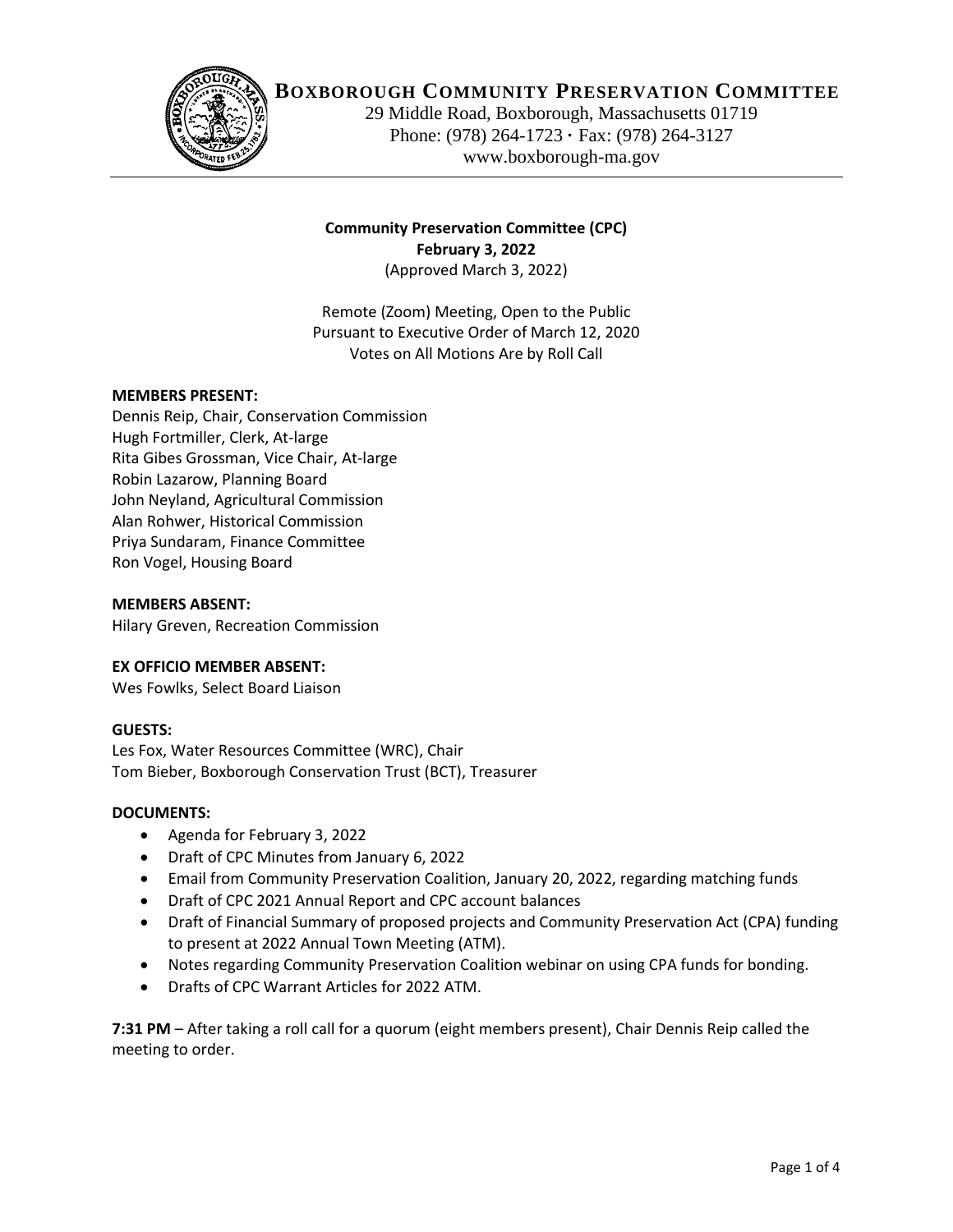**1. Review and Approval of Minutes from January 6, 2022:** Hugh thanked Rita and Dennis for their help in preparing the minutes, and explained one correction from Mary Nadwairski. Hugh **moved** to accept the minutes as revised; Dennis **seconded** the motion. **VOTE:** 8-0, Unanimous.

**2. Correspondence:** Dennis shared email from the Community Preservation Coalition saying a State surplus of \$10M meant that the State will provide a 43.8% match to Boxborough's 1% surcharge.

**3. Review of CPC 2021 Annual Report and Account Balances:** Dennis pointed out that to avoid confusion, we are using the ATM year, not the fiscal year for the beginning dates of projects. Dennis **moved** to accept the reports as written; Robin **seconded** the motion. After a brief discussion, **VOTE:** 8-0, Unanimous.

**4. Financial Summary for ATM:** Dennis discussed the working list of the money requested for projects in FY 2023: a total of \$337,550 in project requests, and (if all requests are passed) \$302,014 in remaining CPA funds. The list will be part of the CPC's presentation at the 2022 ATM. Priya asked if funds from one of the three CPA "buckets" (Land/Recreation, Housing, Historic) can be borrowed for the purpose of another "bucket." Dennis explained that the three specified funds may not interchanged. Dennis showed the CPC a simplified presentation of CPA financial history, also for ATM use. The consensus was that these reports will be helpful at ATM.

**5. Discussion of Use of CPA Funds for Bonding:** Hugh explained his notes from a Community Preservation Coalition webinar about using CPA funds for bonds. CPA towns have supported 273 bond projects, **virtually all for land purchase**. Bond projects may be paid only with funds generated from a town's CPA surcharge, and after the "bucket" and administrative payments have been allocated. The webinar presents details about how to write bond articles for town meetings and how CPA funds might pay for bonding of only part of the cost of land purchase. **ACTION: Hugh** will send the CPC the link to the webinar; in addition, the Coalition website is [www.communitypreservaiton.com.](http://www.communitypreservaiton.com/) Discussion included clarification of bonding details. Dennis recommended referring to last year's Liberty Field bond, he also pointed out that the annual surplus for Boxborough CPA funds has been about \$35K a small margin; therefore, recurring bond payments would cut into other CPC funding. Towns with a surcharge of 3% might be more able to carry a bond. Bonding for 20 or 30 years is the usual term. Dennis asked members to express opinions; the CPC **consensus is to continue to avoid bonding using CPA funds.**

**6. Voting to Recommend CPC Articles on the Warrant for 2022 ATM:** Dennis pointed out that we are considering drafts of articles which may receive updating and minor changes from the applicants, Town Counsel, and the Select Board before the articles are printed in the Warrant.

**a. Article 1. CPC Report, FY2023 Reserves, and Administrative Budget:** from general CPA funds. Includes the three "buckets," and annual administrative costs. Dennis **moved** that the CPC recommend Article 1; Ron **seconded** the motion. **VOTE:** 8-0, Unanimous.

**b. Article 2. Boxborough Rental Assistance Program (BRAP):** The article may be revised to reflect the source of CPC funds (Housing "bucket" or general funds). Dennis **moved** that the CPC recommend Article 2; Ron **seconded** the motion. **VOTE:** 8-0, Unanimous.

**c. Article 3. Conservation Trust Fund:** Funds from Open Space and Recreation budget. Dennis observe that the Trust Fund will need significant funds to pay for the cost of updating the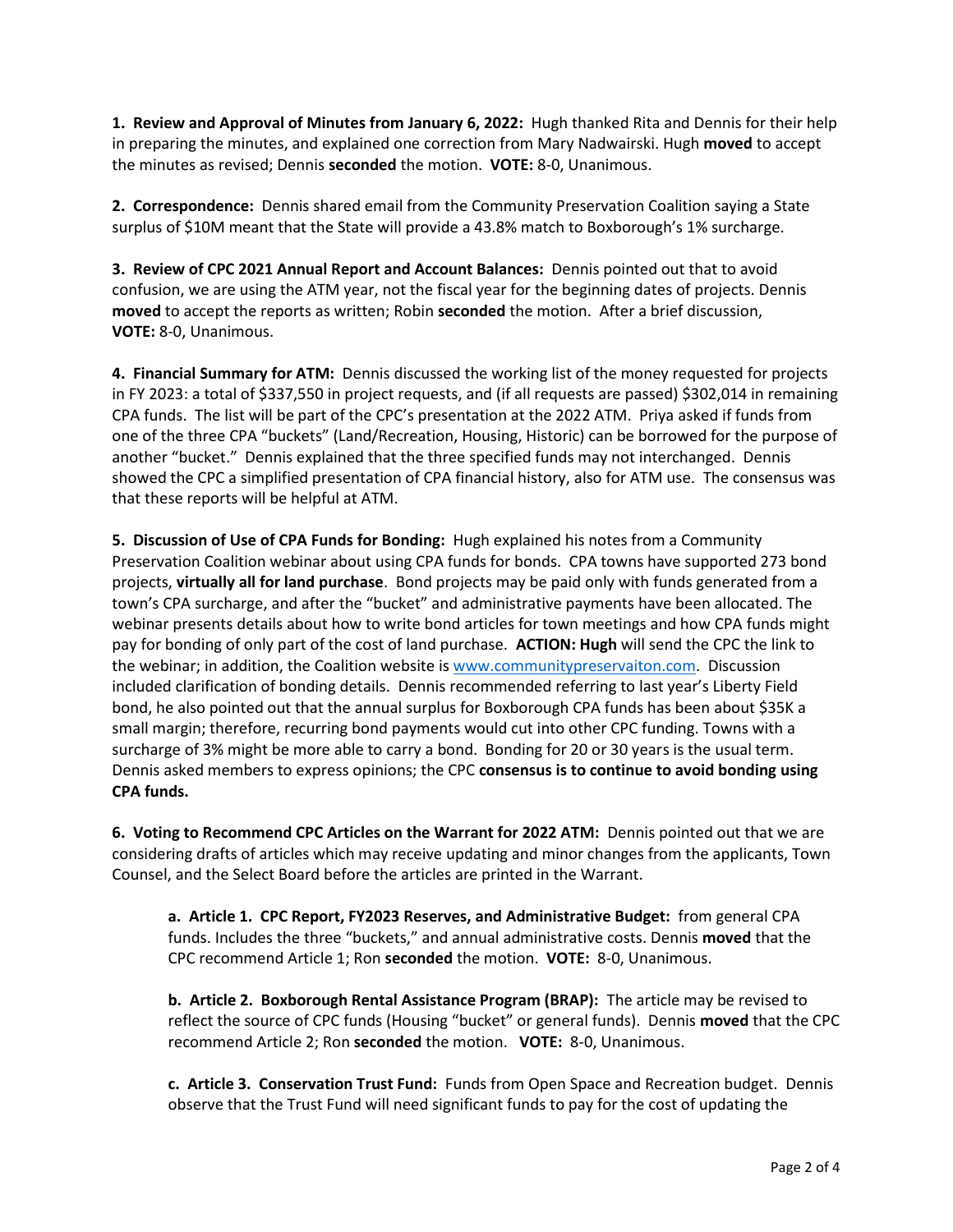Town's Open Space and Recreation Plan. Robin **moved** that the CPC recommend Article 3; Rita **seconded** the motion. **VOTE:** 8-0, Unanimous.

**d. Article 4. Cemetery Restoration:** From Historic Resources CPA funds. Dennis **moved** that the CPC recommend Article 4; Alan **seconded** the motion. **VOTE:** 8-0, Unanimous.

**e. Article 5. Water Resources Committee Acquisition of Land for Water Resources Protection:**  From Open Space and Recreation funds and general fund. The request is now for \$275,000. Les Fox, WRC Chair, summarized the plan and answered questions. He reported that no negotiations with the **owner, Harvard Sportsmen's Club**, had taken place. He pointed out that ATM approval for CPA funding needs only a majority vote; for an eminent domain purchase, Town Meeting approval would need a two-thirds vote, as only Town funds can be used for such a purchase. The WRC has not yet gained permission to test water on the Sports Club land. The WRC plans to **first test the existing well**, and if that test is favorable, the WRC will test at the site of a **proposed well**. At the February 28 Special Town Meeting (STM), The WRC will be asking the Town for funds to do the testing which includes PFAS testing. Dennis expressed the general CPC opinion that without favorable test results, it would be inappropriate to bring Article 5 to ATM. Robin asked why the WRC wasn't simply testing at the new well site; Les responded that a favorable test at the existing site would be a benchmark for investigating for a new well site. Robin asked whether the WRC perform an appraisal before negotiations with the owner; Les replied that allowing the owner to help select the appraiser would improve negotiation progress. The price of eminent domain purchase is not clear. The request for \$275K is public knowledge, and that will affect negotiations. If STM does not approve funds for testing, the Article will not go forward. Rita asked if approval of the Article at ATM is approved, would the funding be adjusted to suit negotiations; Dennis pointed out that should less money be needed for the purchase, the unexpended CPA funds would revert to the CPC. He also pointed out that approved CPA funding remains available even if WRC negotiations with the owner take more than a year. Questions were raised about the prospect of the WRC rceiving grant money from an outside source; the final application for \$2-300K is due in April; should it come through, then approved CPA funds not used will revert to the CPC general fund. Follow-up funding for establishing use of the new well would have to come from Town funds (not CPA funds), and if the land is acquired, it can simply be protected recreation land until water use is developed in the future. Dennis **moved** that the CPC recommend Article 5; John **seconded** the motion. **VOTE:** 7-1, Passed. Robin voted against the motion in order to emphasize during ATM discussion that only if due diligence testing is favorable should this Article be approved. **ACTION: Robin** will write for the summary about this vote an explanation of her concerns. Dennis emphasized that the expect the WRC would withdraw the article if due diligence was incomplete, and Les said he would consider writing into the Article conditions related to due diligence.

**7. Other Business:** Rita cited the recent opportunity for the Town to purchase 21 acres of open land on Sargent Road under the Town's right of first refusal on a parcel that the Conservation Commission considers "high" in conservation value. That request prompted discussion of whether the Select Board might need to request CPA funds for the Sargent Road parcel before ATM, because the right of first refusal deadline came before ATM. The Select Board could ask for s Special Town Meeting (STM) to vote for available CPA funds for land purchase; the funds could amount to around \$236K. Les reported that the Select Board is informing the owner of the Sargent Road land that the language of the owner's notice regarding the Town's right of first refusal may be "insufficient," so the deadline may be